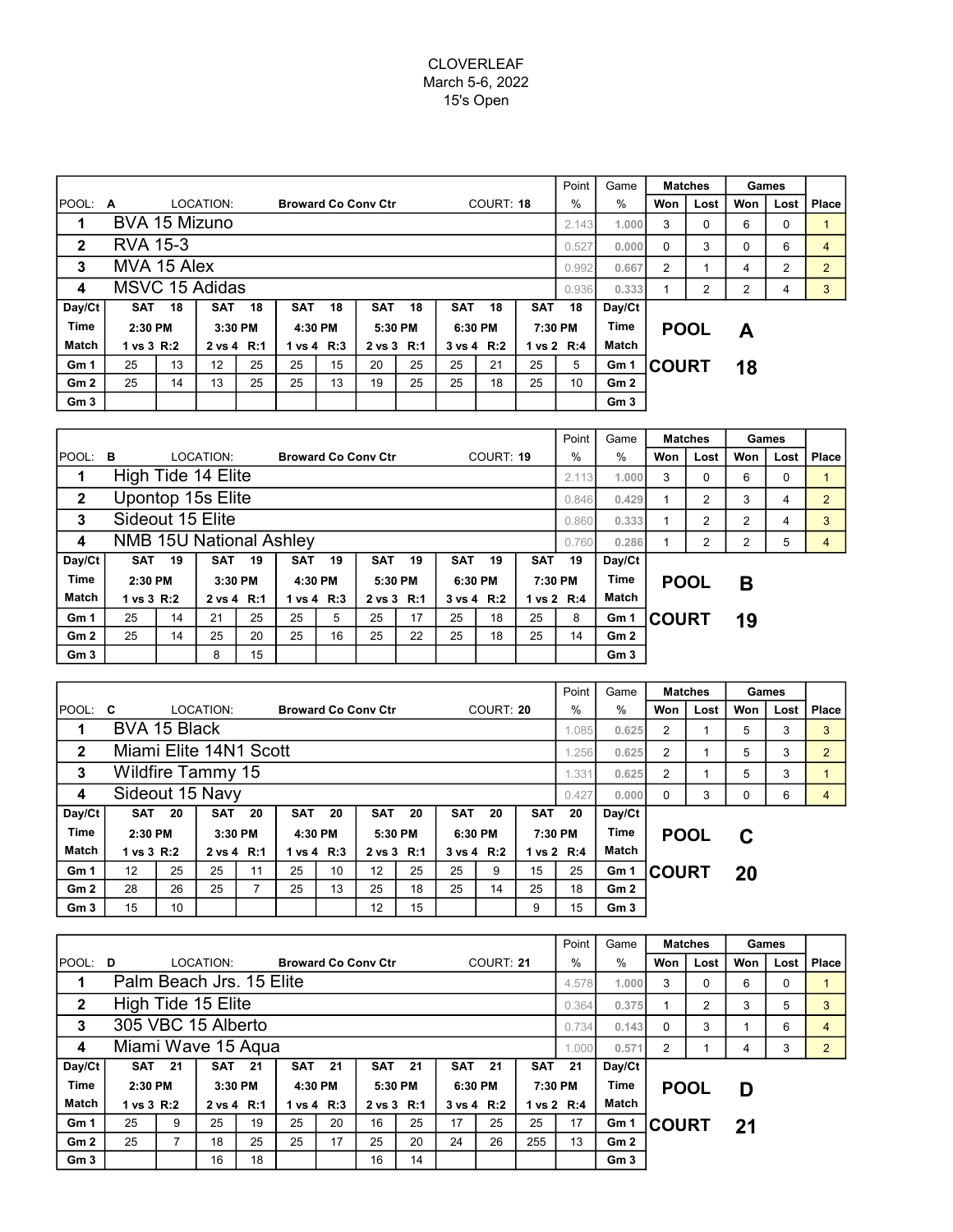CLOVERLEAF March 5-6, 2022 15's Open

## GOLD



 If you are in box you ref before you play Losers must stay and ref the next match